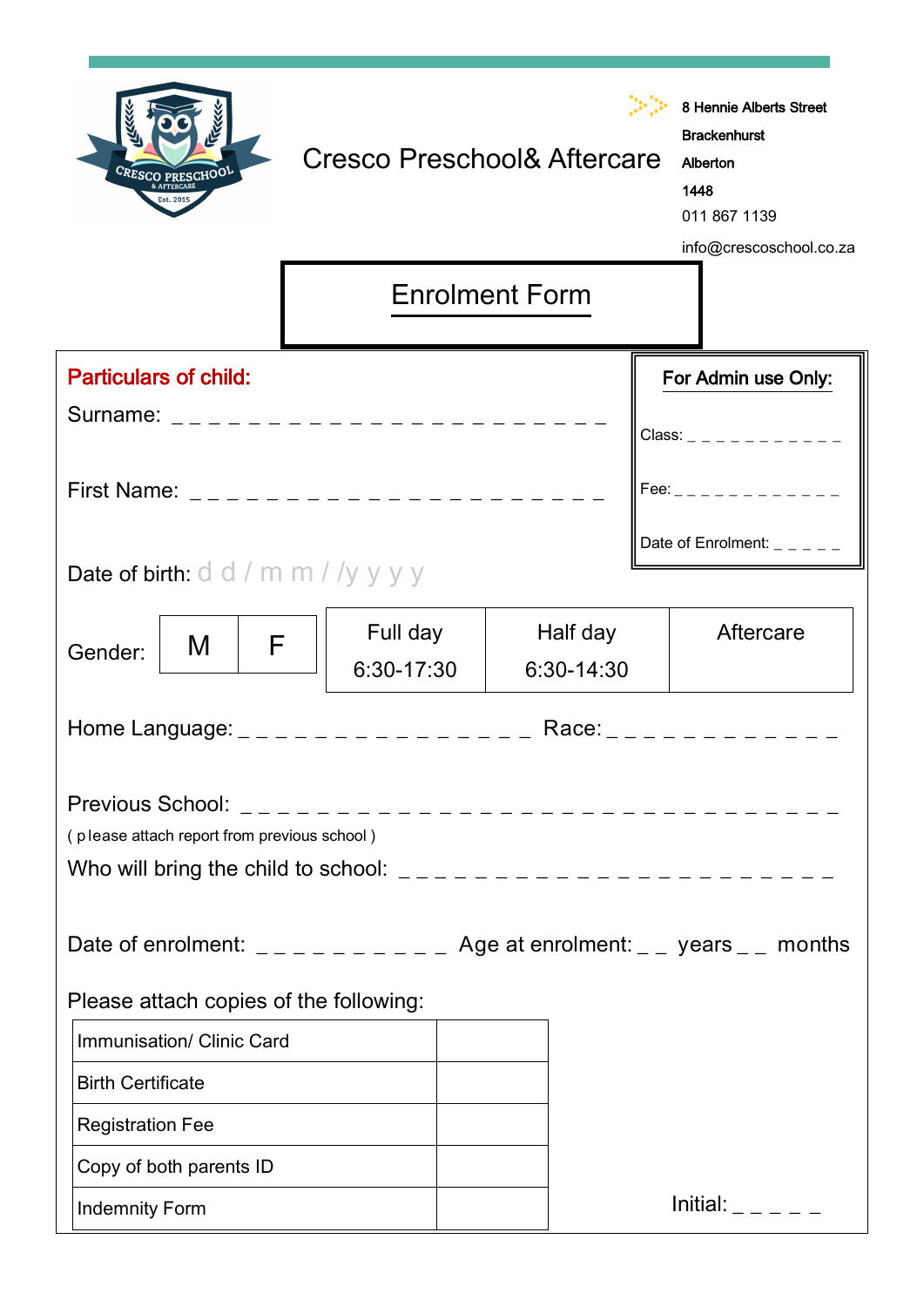| <b>Particulars of parents:</b> |
|--------------------------------|
|                                |
|                                |
|                                |
|                                |

|                     | Mother | Father |
|---------------------|--------|--------|
| Surname             |        |        |
| First name          |        |        |
| ID number           |        |        |
| Occupation          |        |        |
| Cell number         |        |        |
| Tel no $(w)$        |        |        |
| Tel no (h)          |        |        |
| Email address       |        |        |
| <b>Home Address</b> |        |        |
| <b>Work Address</b> |        |        |

Contact person other than parents: In case of an emergency a responsible person should be on

standby when we can not get hold of the parents. Please attach copy 's of ID 's.

|                       | Next of Kin 1 | Next of Kin 2 |
|-----------------------|---------------|---------------|
| Name & Surname        |               |               |
| Relationship to child |               |               |
| Address               |               |               |
| Cell number           |               |               |
| Alternate number      |               |               |
|                       |               |               |

 $Initial:$  \_ \_ \_ \_ \_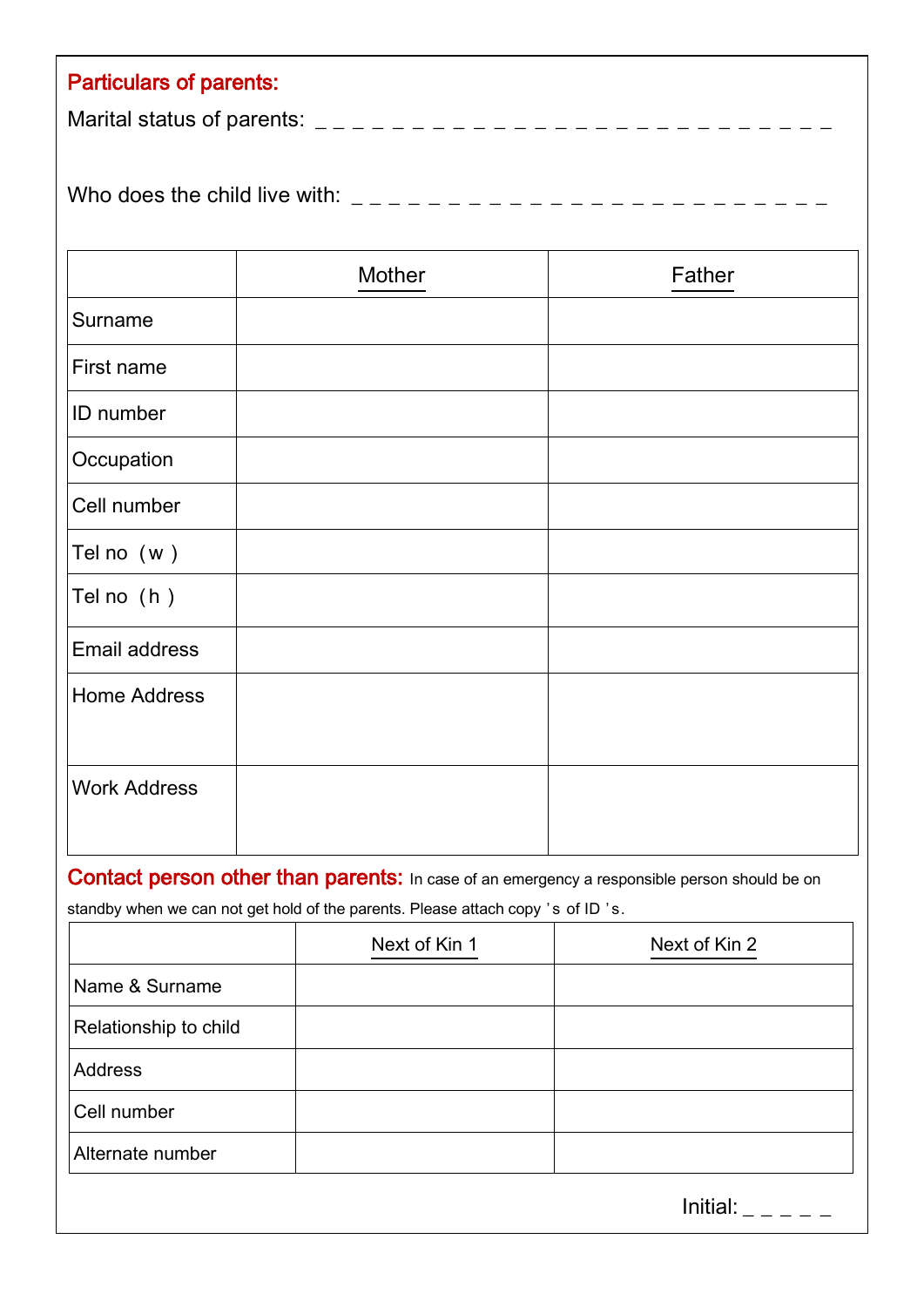| <b>Transport:</b> Others who are authorised to collect your child from school:                                                                                                                                                                                                                                                                                               |            |  |  |  |
|------------------------------------------------------------------------------------------------------------------------------------------------------------------------------------------------------------------------------------------------------------------------------------------------------------------------------------------------------------------------------|------------|--|--|--|
| <b>Name</b>                                                                                                                                                                                                                                                                                                                                                                  | Tel number |  |  |  |
|                                                                                                                                                                                                                                                                                                                                                                              |            |  |  |  |
|                                                                                                                                                                                                                                                                                                                                                                              |            |  |  |  |
|                                                                                                                                                                                                                                                                                                                                                                              |            |  |  |  |
|                                                                                                                                                                                                                                                                                                                                                                              |            |  |  |  |
|                                                                                                                                                                                                                                                                                                                                                                              |            |  |  |  |
|                                                                                                                                                                                                                                                                                                                                                                              |            |  |  |  |
|                                                                                                                                                                                                                                                                                                                                                                              |            |  |  |  |
| <b>Medical Form:</b>                                                                                                                                                                                                                                                                                                                                                         |            |  |  |  |
| Medical aid: _________________ Medical aid number: _______                                                                                                                                                                                                                                                                                                                   |            |  |  |  |
| Main members name & surname: $\frac{1}{2} - \frac{1}{2} - \frac{1}{2} - \frac{1}{2} - \frac{1}{2} - \frac{1}{2} - \frac{1}{2} - \frac{1}{2} - \frac{1}{2} - \frac{1}{2} - \frac{1}{2} - \frac{1}{2} - \frac{1}{2} - \frac{1}{2} - \frac{1}{2} - \frac{1}{2} - \frac{1}{2} - \frac{1}{2} - \frac{1}{2} - \frac{1}{2} - \frac{1}{2} - \frac{1}{2} - \frac{1}{2} - \frac{1}{2}$ |            |  |  |  |
|                                                                                                                                                                                                                                                                                                                                                                              |            |  |  |  |
| Any medical condition/ disabilities/ allergies: $-$ - - - - - - - - - - - - - - - - -                                                                                                                                                                                                                                                                                        |            |  |  |  |
| _________________________________<br>Both parents consent to the staff authorising all and any medical treatment which<br>the child may require.                                                                                                                                                                                                                             |            |  |  |  |
| If your child has a life threatening condition, provide detailed information in case of                                                                                                                                                                                                                                                                                      |            |  |  |  |
| an emergency. In extreme cases, provide emergency medication, dosage,                                                                                                                                                                                                                                                                                                        |            |  |  |  |
| indications of use and authorisation.                                                                                                                                                                                                                                                                                                                                        |            |  |  |  |
|                                                                                                                                                                                                                                                                                                                                                                              |            |  |  |  |
|                                                                                                                                                                                                                                                                                                                                                                              |            |  |  |  |
|                                                                                                                                                                                                                                                                                                                                                                              |            |  |  |  |
| confirm the above-mentioned details are correct and have agreed to pay the sum of                                                                                                                                                                                                                                                                                            |            |  |  |  |
| R $_{- - - - - -}$ per month / per term / per year.                                                                                                                                                                                                                                                                                                                          |            |  |  |  |
|                                                                                                                                                                                                                                                                                                                                                                              |            |  |  |  |
| Signed: _______________ Date: _______________________                                                                                                                                                                                                                                                                                                                        |            |  |  |  |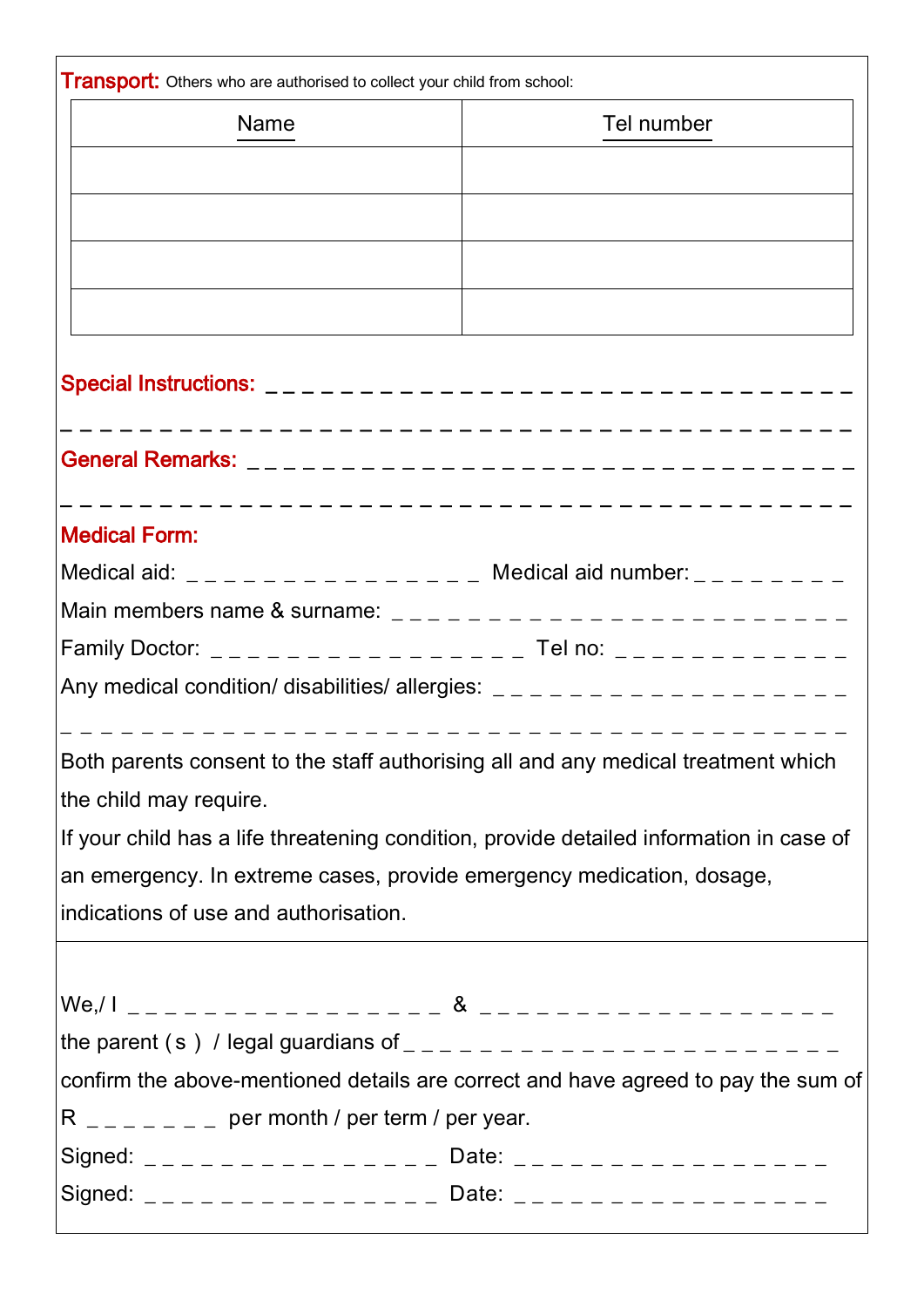## Notes:

 A non-refundable registration fee of R500 and the first month's fee are payable in advance, by all new enrolments on acceptance into the school. This should be paid directly into the schools bank account.

*Cresco Preschool and Aftercare Pty Ltd Standard Bank Business Current Account 012460346 Kempton Park Branch/ 01 24 42 Swift no: SBZAZAJJ*

- Failure to pay fees on time, or at all, shall constitute a material breach of this agreement.
- Fees have been calculated over 12 months, irrespective of absenteeism, due to illness or vacation and are payable as agreed annually, termly or monthly.
- Three month's (one term) written notice must be given to the school if the child will not be returning to the school for the subsequent term or year. In the event of a failure to furnish such notice, the parent will be liable for an amount equivalent to one term's school fees.
- If children attend school during October, they will not be allowed to give notice for that year. Parents will be liable for all fees up to and including December .
- Please find attached a copy of the fee structure for the current year.
- Annual increases in school fees will be circulated in November of each year and become effective in January of the following year.
- Any special outings, visits, functions or extra items will be charged separately and added to the parent's account.
- The parent/s of the child shall be notified in writing of any school excursions that may be arranged from time to time outside the school grounds no later than 48 hours prior to the excursion. In the absence of such written refusal, the parent/s shall be deemed to have consented to the participation of the child in the said excursion. The child shall be under constant supervision by the staff of the school, and all reasonable precautions will be taken in order to avoid any accidents or mishaps. However, in the event of such an accident, mishap, harm or damage occurring, the Principal, staff and the school do not accept any legal responsibility.
- The school reserves the right of admission.
- All clothing and/or other possessions of the child should be clearly marked with his/her name.
- No jewellery and/or other valuables such as toys or electronics are to be brought to school.
- The educational programme of the school will commence at 08:00 and finish at 13:30.
- Breakfast will be served at 08:00, a healthy morning snack will be served at 10:00, lunch will be served at 12:00 and an afternoon snack will be served at 15h00.
- Sweets, chocolates, cakes, etc are limited to birthdays or special occasions only.
- School hours are from 06:30 to 13:30 half day and 06:30 to 17:30 full day.
- Children are to be collected on time or a penalty will be charged at R100.00 per 30 minutes.

I accept and agree to all requirements as set out in this registration form.

Signature (Parent/Guardian) :\_\_\_\_\_\_\_\_\_\_\_\_\_\_\_\_\_\_\_\_\_\_ Date:\_\_\_\_\_\_\_\_\_\_\_\_\_\_\_\_\_\_\_\_\_\_\_\_\_\_\_

Principal (Witness): etc. and the state of the Date: contract of the Date: